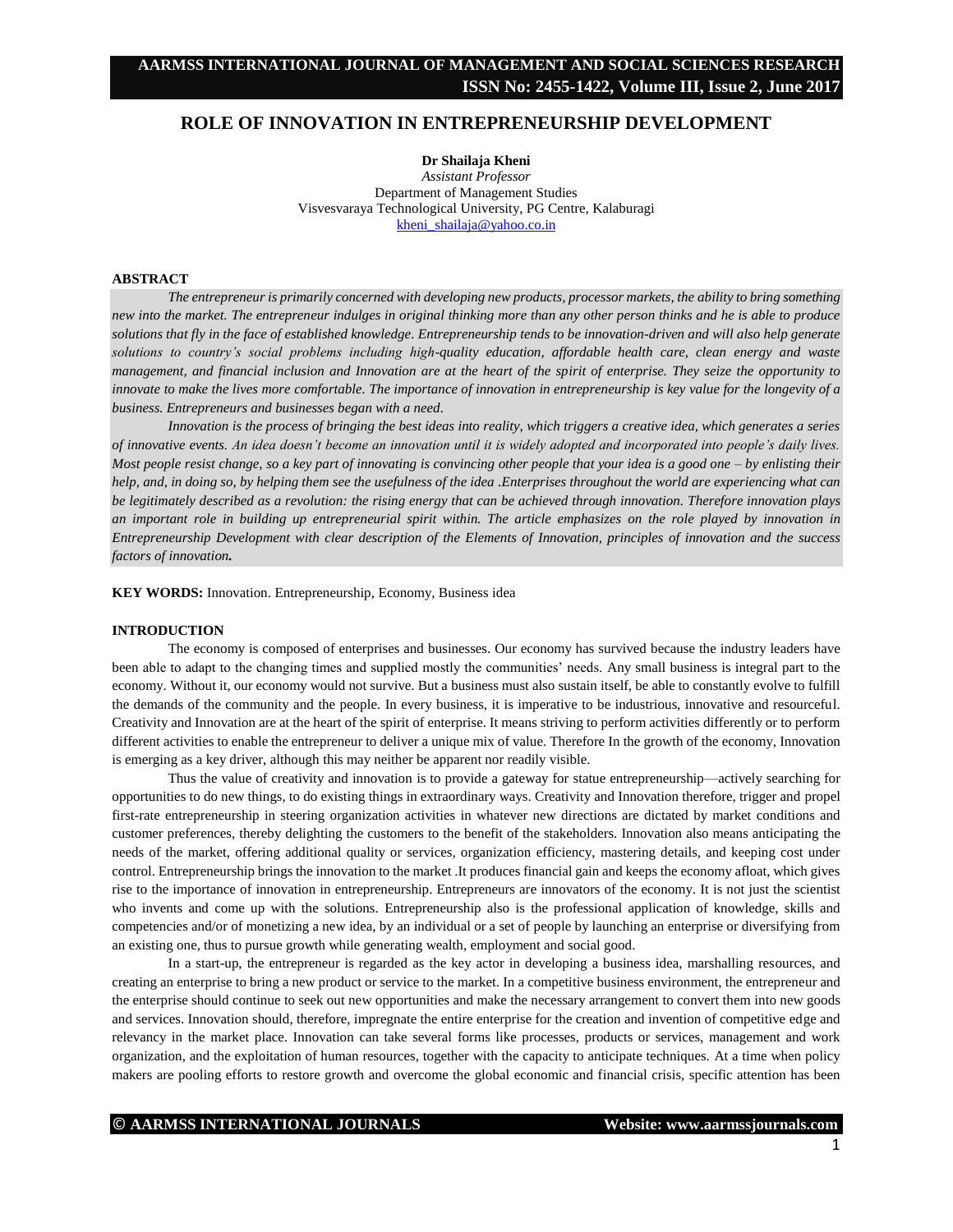# **AARMSS INTERNATIONAL JOURNAL OF MANAGEMENT AND SOCIAL SCIENCES RESEARCH ISSN No: 2455-1422, Volume III, Issue 2, June 2017**

focused on innovative entrepreneurship, as it can play an important role in contributing to economic growth, job creation and poverty reduction, and can help address key social challenges

Entrepreneurship can be seen as a process of improving existing products, where individual or a group of people gain profit from their innovative ideas. Entrepreneurs are driven by profits arising from temporary monopoly on their "new combinations" of ideas and resources and are sometimes seen as heroic figures whose innovative ideas improve existing way of living. there are some theories stating that large number of entrepreneurs often work on the thin edge between legal and illegal .In modern times entrepreneurship is often seen as process of creation of organizations .Despite the differences in definitions almost all researchers since Schumpeter agree on one thing- entrepreneurship is about change in some way, it is about innovation. Small businesses see the importance of innovation in entrepreneurship. They are able to compete with large industry and see their value in the economy.

 The definition of innovative entrepreneurship used here is not synonymous with either small and medium-sized enterprises (SMEs) or business start-ups but is derived from the intersection of three areas of Innovative Businesses Young and High-Growth Businesses SMEs



 Small businesses are important as they are directly involved in the community and therefore, contribute to their financial and economic gain. These small businesses know exactly what community needs and fulfill them. All things start small. People are looking for the right quality of products. You may be offering goods and services or both. The products you put out must have the required standards so that they can contribute to be of high quality. This should be in place without compromise. Also, there is quality in the sense of meeting specific needs that people have. For this reason, people will say that certain entrepreneurs have quality just because they offer timely products that manage to serve their needs. Being innovative doesn't happen overnight: it requires time and effort to create something truly innovative that will make difference. Innovation and creativity walk hand in hand when we talk about entrepreneurship.

#### **THE ELEMENTS OF INNOVATION**

Innovation is the successful development of competitive advantage and as such, it is the key to entrepreneurship. The entrepreneurs are the "dreamers", who take hands on responsibility for creating innovation. It is the presence of innovation that distinguishes the entrepreneur from others. Innovation, must therefore, increase competitiveness through efforts aimed at the rejuvenation, renewal, and redefinition of organizations, their markets or industries, if business are to be deemed entrepreneurial. Fiona Fitzpatrick identified the following elements of innovation:

- 1. Challenge: What we are trying to change or accomplish-the "pull"
- 2. Customer focus: Creating value for your customers the "Push"
- 3. Creativity: Generating and sharing the idea(s) the "brain"
- 4. Communication: The flow of information and ideas –the "life blood"
- 5. Collaboration: People coming together to work together on the idea(s) the "heart."
- 6. Completion: Implementing the new idea-the "muscle"
- 7. Contemplation; Learning and sharing lessons lead to higher competency-the "ladder"
- 8. Culture: The playing field of innovation includes:
- 9. Leadership :( sees the possibilities and positions the team for action-the role model)
- 10. People: (diverse groups of radically empowered people innovate –the source of innovation)
- 11. Basic values: (trust and respect define and distinguish an innovative organization-the backbone).
- 12. Context: Innovation is shaped by interactions with the world.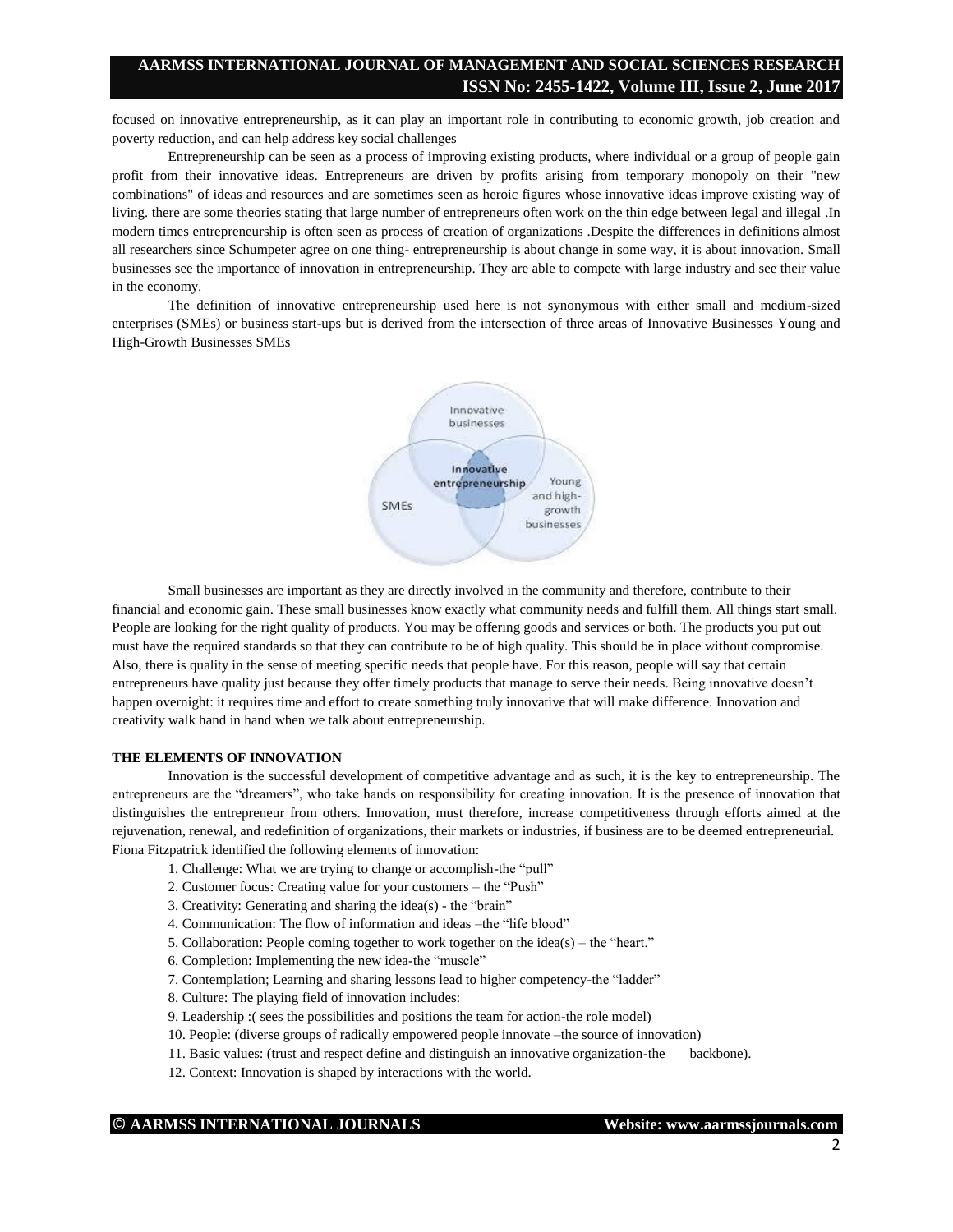# **AARMSS INTERNATIONAL JOURNAL OF MANAGEMENT AND SOCIAL SCIENCES RESEARCH ISSN No: 2455-1422, Volume III, Issue 2, June 2017**

Purposeful, systemic innovation begins with the analysis of opportunities. The search must be organized and conducted on a regular basis. It seems that we may be getting hung up on "the fuzzy front end" and other views that make innovation seem really obscure. Drucker identified seven sources of opportunity that will ultimately drive innovation:

- 1. The organizations own unexpected successes and failures, and also those of the competition.
- 2. Incongruities, especially those in a process, such as production, distribution, or incongruities in customer behavior.
- 3. Process needs.
- 4. Changes in industry and market structures.
- 5. Changes in demographics.
- 6. Changes in meaning and perception.
- 7. New knowledge.

Innovation is both conceptual and perceptual. The imperative is to go out to look, to ask, to listen. Successful innovators use both the left and right side of their brains. They look at figures and they look at people. It is the successful development of competitive edge and as such, is the key to entrepreneurship. Creativity is the starting point for innovation. It is the implantation of creative inspiration Innovation by definition will not be accepted at first. It takes repeated attempts, endless demonstrations, and monotonous rehearsals before innovation can be accepted and internalized by an organization. This requires "courageous patience. – Warren Bennis

Thus successful entrepreneurs require an edge derived from some combination of a creative idea and superior capacity for execution. The entrepreneur's creativity may involve an innovation product or a process that changes the existing order. Or entrepreneur may have a unique insight about the course or consequence of an external change .Entrepreneurship is the vehicle that drives creativity and innovation.

### **PRINCIPLES OF INNOVATION**

As purposeful, systematic innovation begins with the analysis of the sources of new opportunities. Depending on the context, sources will have different importance at different times. Demographics, for instance, may be of little concern to innovators of fundamental industrial processes like steelmaking, although the Linotype machine became successful primarily because there were not enough skilled typesetters available to satisfy a mass market. By the same token, new knowledge may be of little relevance to someone innovating a social instrument to satisfy a need that changing demographics or tax laws have created. But whatever the situation, innovators must analyze all opportunity sources. Because innovation is both conceptual and perceptual, would-be innovators must also go out and look, ask, and listen. Successful innovators work out analytically what the innovation has to be to satisfy an opportunity. Then they go out and look at potential users to study their expectations, their values, and their needs.

To be effective, an innovation has to be simple, and it has to be focused. It should do only one thing; otherwise it confuses people. Indeed, the greatest praise an innovation can receive is for people to say, "This is obvious! Why didn't I think of it? It's so simple!" Even the innovation that creates new users and new markets should be directed toward a specific, clear, and carefully designed application. Effective innovations start small. They are not grandiose. It may be to enable a moving vehicle to draw electric power while it runs along rails, the innovation that made possible the electric streetcar. Or it may be the elementary idea of putting the same number of matches into a matchbox (it used to be 50). This simple notion made possible the automatic filling of matchboxes and gave the Swedes a world monopoly on matches for half a century. By contrast, grandiose ideas for things that will "revolutionize an industry" are unlikely to work.

#### **KEY SUCCESS FACTORS IN AN ORGANIZATION:**

To develop creativity, innovation entrepreneurship in an organization, some conditions are required that if they are achieved, creativity will be flourished among members and they enthusiastically start innovating. By the combination of creative and innovative actions, we hope to implement the appropriate form of entrepreneurship in the organization. Some important factors to be mentioned are:

- 1. Strategy and prospects in the organization.
	- 2. Organizational Intelligence.
	- 3. Creativity management and idea.
	- 4. Organizational encouragement.
	- 5. Systems and organizational structures.
	- 6. Culture of risk taking.
	- 7. Technology management in organizations.
	- 8. Leadership in organization.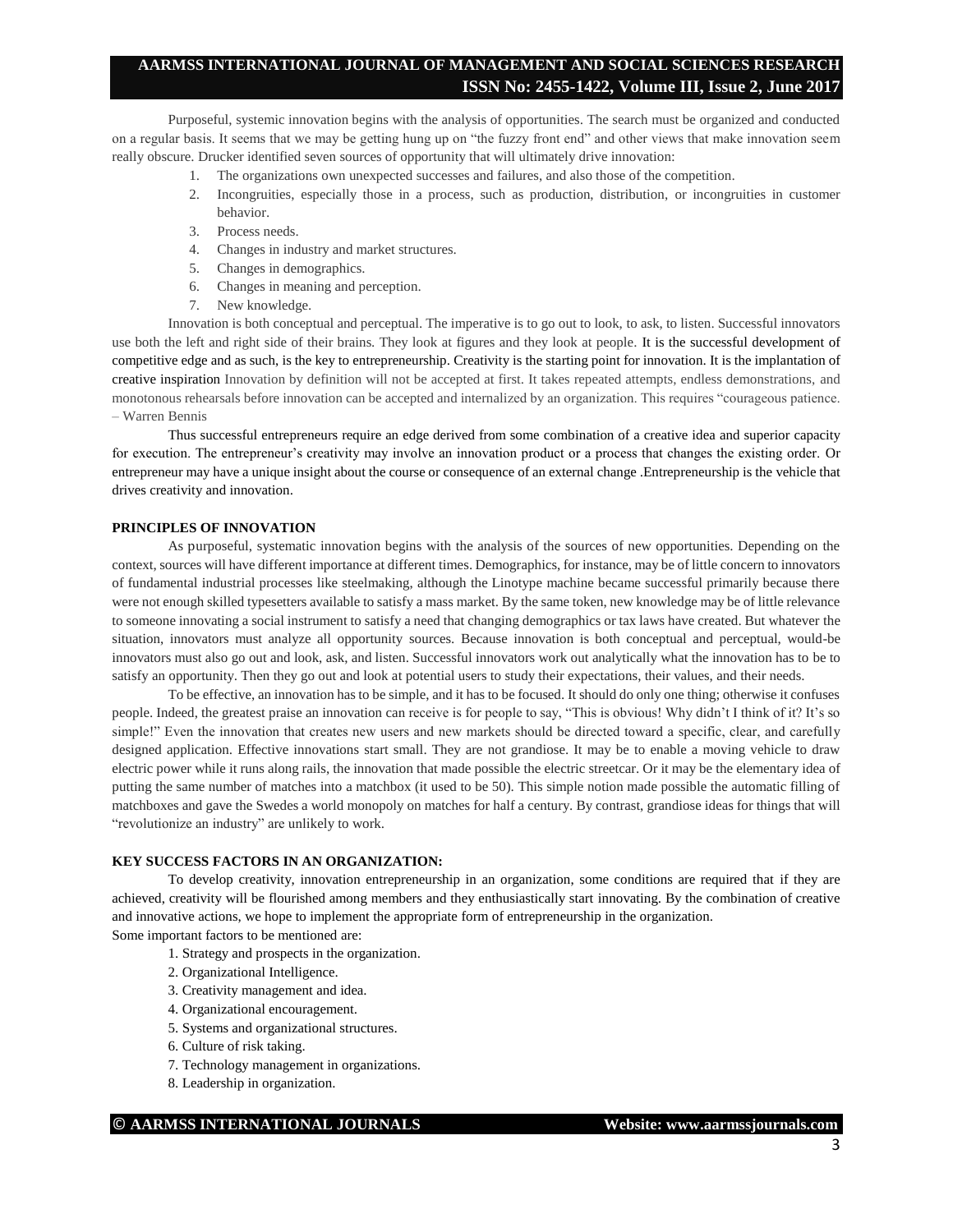# **AARMSS INTERNATIONAL JOURNAL OF MANAGEMENT AND SOCIAL SCIENCES RESEARCH ISSN No: 2455-1422, Volume III, Issue 2, June 2017**

Considering the above factors and recognizing the value and philosophy of an innovative and creative entrepreneur organization, we can be hopeful to increasing development, and creation of strategic thinking in an organization. Strategic thinking in both individual and organizational levels helps better understanding of the organization and leads to repeated creativities by creating coherence and foresight. In addition, more communications and interactions are provided among managers and employees and they lead to benefit from the genius and creativity of the organization's staff. Organizational entrepreneurship has significant results in improving organizational performance, in an overall view we can create collaboration and progress together over a long time and sustainable development in various aspects of the community.

Companies and enterprises keep innovation as part of their organization. Innovations contribute to the success of the company. Entrepreneur, as innovators, see not just one solution to a need. They keep coming up with ideas and do not settle until they come up with multiple solutions. Innovation is extremely important that companies often see their employees' creativity as a solution. They come up with seminars and trainings to keep their employees stimulated to create something useful for others and in turn, financial gain for the company. Another form of quality is meeting the level of expectation where clients and customers are concerned. You need to meet the expectations of most people so that you can grow progressively. If your products meet unforeseen needs of the future your quality will be higher and this is very common in the market. Entrepreneurs who are able to understand the dynamics of quality will not be disappointed and will not disappoint.

Innovation can also play a critical role in addressing socio-economic objectives, which are affected by the following factors.

- **Economic growth and employment**. Neoclassical growth models consider knowledge accumulation and technological progress as the only way to achieve long-run growth to reduce effect of diminishing returns to capital. Advances in growth theory have recognized the endogeneity of the accumulation of knowledge capital and human capital: human and knowledge capital derive from investment decisions of individuals and firms in response to economic incentives and therefore to policies and institutions. Innovation is also often associated with setting up new enterprises to provide the market with new offerings and create new jobs. At the same time, innovation can lead to firm closures and job destruction if products or services become obsolete or are displaced by more competitive offerings.
- **Environmental challenges**. Innovation is increasingly perceived as crucial for tackling environmental challenges like limiting climate change and global greenhouse gas emissions and maintaining biodiversity. Innovation can contribute to addressing environmental challenges through the introduction of new technologies and non-technological innovations. These non-technological innovations—in particular, organization innovation—are needed to make environmental technological innovation effective. For example, evidence shows that innovation in climate change mitigation technologies is accelerating and that in recent years manufacturing companies have also been upgrading their efforts towards sustainable manufacturing, from introducing pollution prevention to designing integrated approaches that take into account product lifecycles and wider impacts.
- **Social challenges.** Innovation can help alleviate social challenges, which encompass health and demographic challenges, and social exclusion and inequalities, among others. As an example, innovation can help elderly individuals remain healthier, live independently longer, and counteract the diminishing of physical capabilities that become more prevalent with age. Innovation can also provide more personal, predictive and preventive health care products that improve the quality of human health. In addition, frugal or inclusive innovations that basically are cheaper and simplified versions of existing goods help reduce differences in living standards between groups in society. In addition to innovation addressing social exclusion social benefits arise by creating employment opportunities and addressing particular challenges faced by lower income groups.

Innovation and creativity can be victims of some long existing constraints. According to (Andrews, 2006) some of them are inadequate funding, incorrect values, time constrains, risk avoidance, rules and rigidness, wrong creativity upbringing. The analysis brings out the following organizational constrains.

## **ORGANIZATIONAL CONSTRAINTS AGAINST INNOVATION**

A qualitative analysis of the cases brought out the following organizational constraints against innovation:

- 1. Absence of failure-analysis systems (100%)
- 2. Lack of patenting initiatives (97%)
- 3. Lack of recognition for innovations in non-core areas (94%)
- 4. Poor handling of change management (90%)
- 5. Informal team formation (81%)
- 6. Low emphasis on dissemination and commercialization (77%)